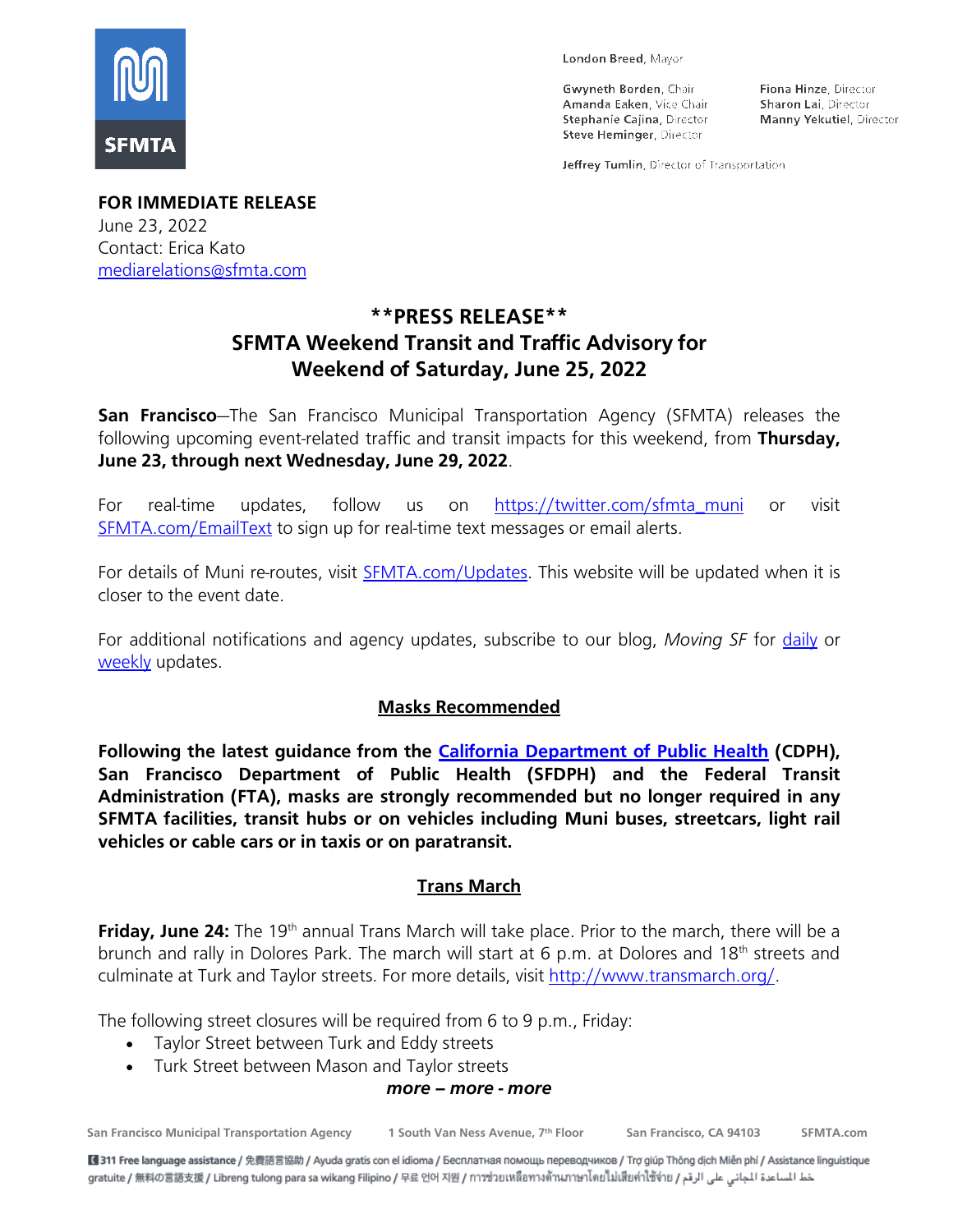

## Trans March *continued*

The following Muni lines and routes will be affected: **F Market; L Taraval Bus; J Church; 5 Fulton; 5R Fulton Rapid; 7 Haight/Noriega; 9 San Bruno; 9R San Bruno Rapid; 19 Polk; 21 Hayes; 22 Fillmore; 33 Ashbury/18th and 49 Van Ness/Mission**.

### **San Francisco Giants Baseball Game**

**Friday, June 24 through next Thursday, June 29**: The San Francisco Giants will play five home games at the ballpark. Listed below are teams to play and start times for these games:

- **Three games against the Cincinnati Reds**: **1)** 7:15 p.m., Friday, June 24; **2)** 4:15 p.m., Saturday, June 25; and **3)** 1:05 p.m., Sunday, June 26.
- **Two games against the Detroit Tigers**: **1)** 6:45 p.m., Tuesday, June 28; and **2)** 12:45 p.m., Wednesday, June 29.

### *Street Closures*

To accommodate events that will take place at the ballpark, the following street closures will be enforced:

- Two and a half hours before the opening pitch, the SFMTA will close eastbound King Street between  $3<sup>rd</sup>$  and  $2<sup>nd</sup>$  streets to vehicle traffic. King Street will reopen after first pitch until the seventh inning.
- From the seventh inning until post-game traffic dies down, the SFMTA will again close eastbound King Street between  $3<sup>rd</sup>$  and  $2<sup>nd</sup>$  streets to vehicle traffic in order to reduce congestion on city streets.
- Additionally, the northbound portion of the 4th Street Bridge (Peter R. Maloney Bridge) will be closed to all traffic except Muni, taxis and bicycles during the post-game period.

## *Taxi Stands*

- 2<sup>nd</sup> Street, west side, between Brannan and King Streets
- 2<sup>nd</sup> Street, east side, between Townsend and King Streets
- 3<sup>rd</sup> Street, east side, north of King Street

## *Special Event Parking Rates*

During baseball games and other major events with more than 10,000 expected attendees at the Oracle Park, **parking meters close to the ballpark will charge a special event rate of \$8 per hour.** These rates help reduce congestion and keep parking spots available in the neighborhoods near the ballpark, discouraging circling for free or cheap parking. Start times for special event rates vary based on the start time of the event. More information on special event parking regulations can be found on [www.sfmta.com/special-event-parking.](https://www.sfmta.com/getting-around/drive-park/oracle-park-and-chase-center-special-event-parking-regulations)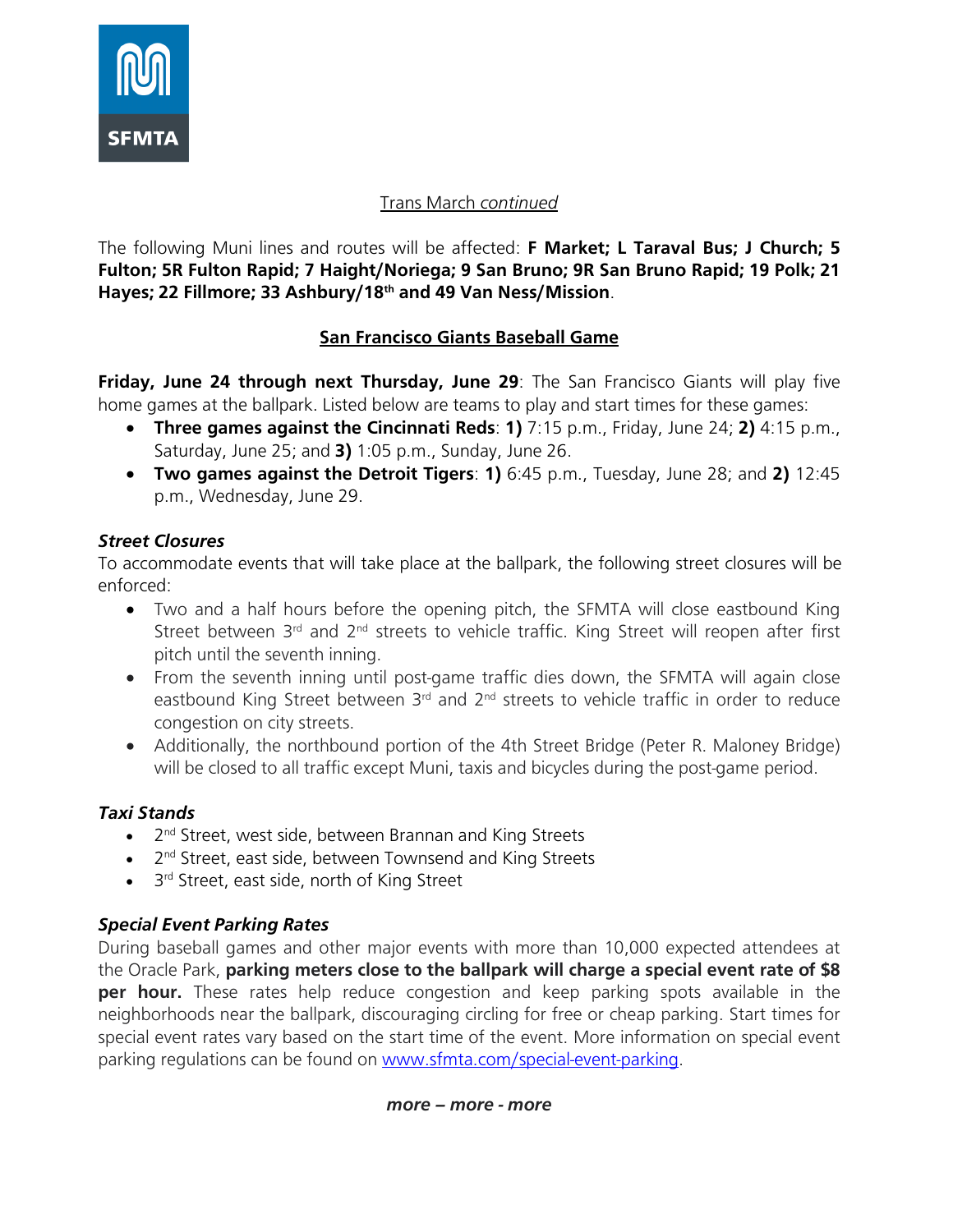

#### San Francisco Giants Baseball Game *continued*

For additional details and about transportation to ballpark, visit [www.sfmta.com/oracle-park.](https://www.sfmta.com/places/oracle-park) For more event details, visit [www.mlb.com.](https://www.mlb.com/giants)

## **Dyke March**

**Saturday, June 25:** The 30<sup>th</sup> annual Dyke March will begin at 5 p.m. and is expected to proceed from Dolores Street along 18<sup>th</sup> Street to Valencia Street to 16<sup>th</sup> Street, Market Street, Castro Street, back onto 18<sup>th</sup> Street and end at Dolores Park. For more details, please visit [http://www.thedykemarch.org/.](http://www.thedykemarch.org/)

There is no planned street closures for the march.

The following Muni lines and routes will be affected: **F Market & Wharves; J Church; L Taraval Bus; 22 Fillmore; 24 Divisadero & Owl; 33 Ashbury/18th; 35 Eureka; 37 Corbett; and 55 16th Street.**

### **San Francisco Pride Celebration**

**Saturday, June 25 and Sunday, June 26:** From noon to 6 p.m. on Saturday and from 11 a.m. to 6 p.m. on Sunday, the annual San Francisco Pride Celebration will be held at the Civic Center Plaza. For details on weekend festivities, visit [http://www.sfpride.org/.](http://www.sfpride.org/)

Attendees should expect delays entering the Civic Center Plaza as there will be metal detectors (a combination of walk-through machines and hand-held wands) at all entry points into the plaza on both Saturday and Sunday. All bags will be searched and bags larger than 18 inches by 18 inches will not be permitted.

People are encouraged to sign up for the city's emergency text notifications by texting (415) 888-7777 with the message "alertsf."

### *Access to the Civic Center Garage*

Access to the Civic Center Garage for the purpose of entry or exit *will not be allowed* between 8 p.m., Friday and 6 a.m. Monday.

### *Street Closures*

The following street closures will be required at time specified: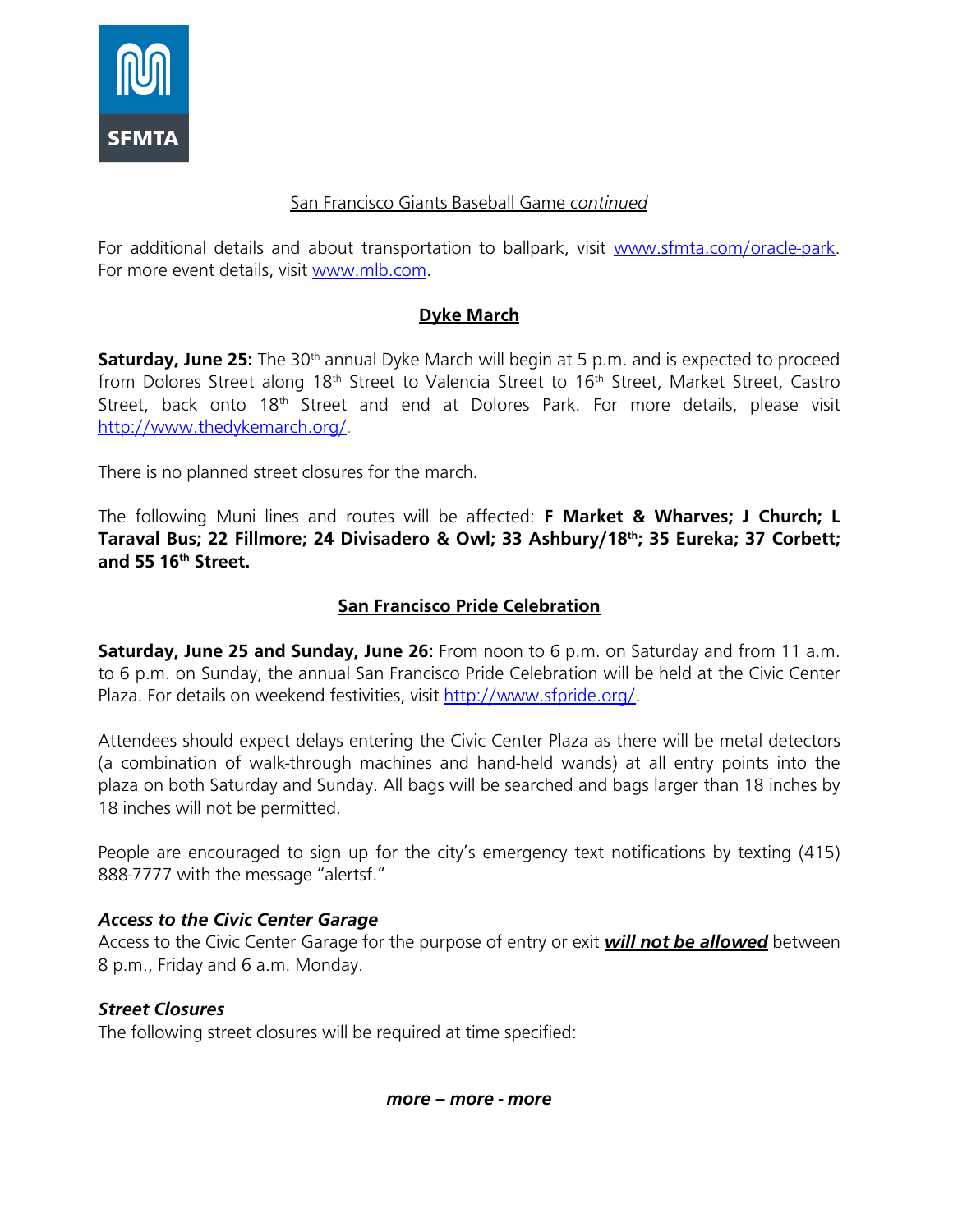

## **Starting at 9 a.m., Thursday and continuing until 3 p.m., Monday:**

- Fulton Street between Hyde and Larkin streets
- Grove Street between Polk and Larkin streets

### **Starting at 7 p.m., Thursday and continuing until 6 a.m., Monday:**

• Dr. Carlton B. Goodlett Place between McAllister and Grove streets

### **Starting at 9 a.m., Friday and continuing until 6 a.m., Monday:**

- Grove Street between Hyde Street and Van Ness Avenue
- Larkin Street between McAllister and Market streets

### **Starting at 8 p.m., Friday and continuing until 6 a.m., Monday:**

- Dr. Tom Waddell Place between Van Ness Avenue and Polk Street
- Polk Street between Grove and Market streets
- McAllister Street between Van Ness Avenue and Leavenworth Street
- Hyde Street between McAllister and Grove streets
- Continuum Place from Golden Gate Avenue to Terminus
- Elm Street between Van Ness Avenue and Polk Street
- Golden Gate Avenue between Van Ness Avenue and Leavenworth Street
- Hyde Street between Turk and McAllister streets
- Larkin Street between Turk and McAllister streets
- Polk Street between Turk and McAllister streets
- Redwood Street between Polk Street and Van Ness Avenue

### **Starting at 12:01 a.m., Sunday and continuing until 5 p.m., Sunday:**

- Leavenworth Street between McAllister and Market streets
- Sutter Street between Sansome and Market streets
- Sansome Street (northbound lane only) between Bush and Sutter streets

All northbound traffic coming from  $9<sup>th</sup>$  Street will be directed to use Hayes Street to either Van Ness Avenue or Franklin Street. Southbound traffic on Polk Street should use Golden Gate Avenue to Hyde Street until Saturday evening when both Hyde Street and Golden Gate Avenue will be closed.

Motorists are encouraged to avoid the Civic Center area on Saturday and Sunday as there will be extreme congestion.

*more – more - more*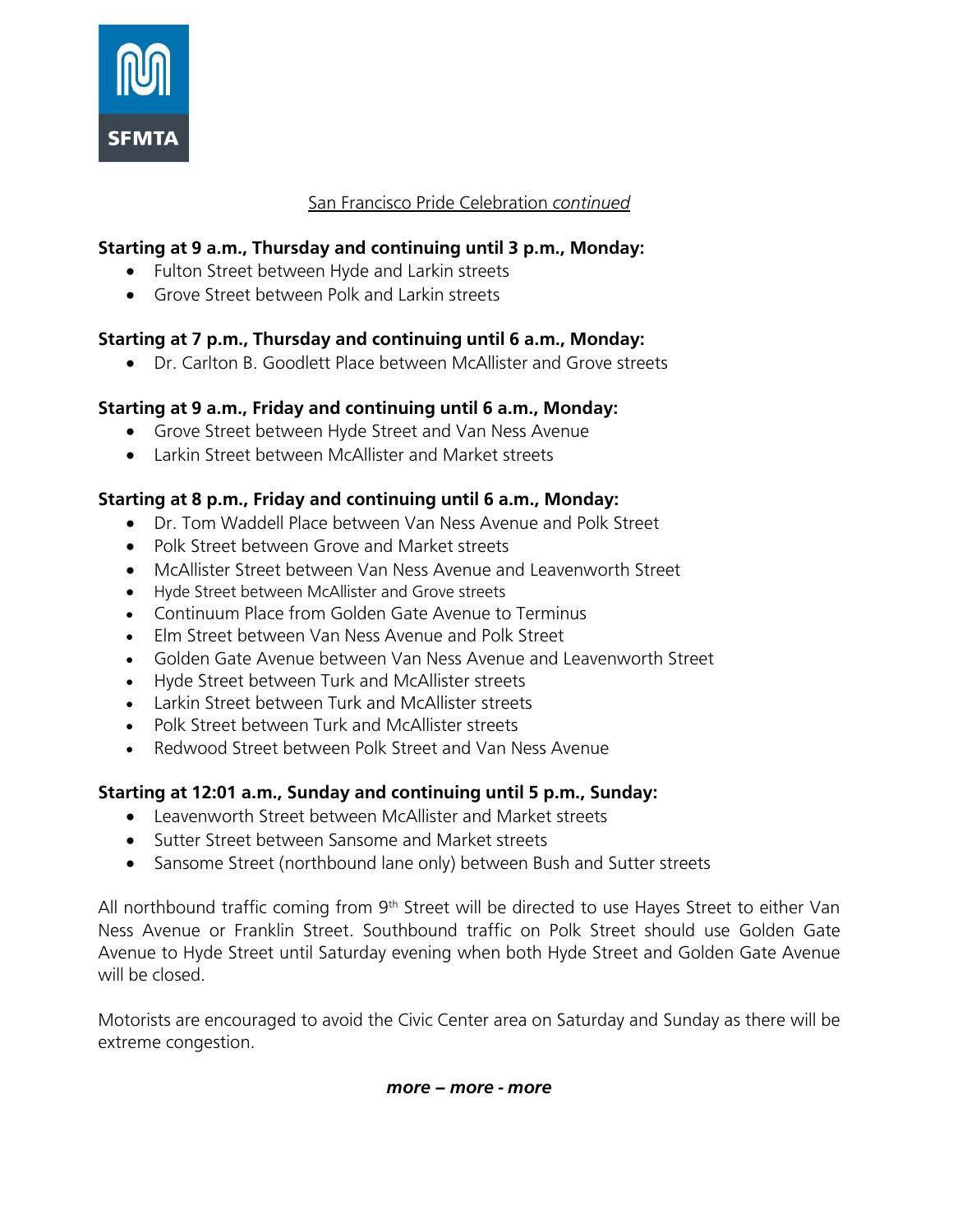

Event participants are strongly encouraged to take public transportation as parking and traffic will be extremely difficult.

Bicycle valet will be available at McAllister and Hyde.

All Muni Metro trains will stop at Civic Center station for the Pride Celebration and Parade, as well as at Powell and Montgomery stations for the Pride Parade.

### *Muni Impacts*

- **7 p.m., Thursday to 6 a.m., Monday**: Muni route19 Polk
- **8 p.m., Friday to 6 a.m., Monday**: Muni routes 5 Fulton; 5R Fulton Rapid and 27 Bryant (Outbound Only)

### *Temporary Taxi Stands FOR SECURITY REASONS ALL TAXI DRIVERS MUST STAY WITH THEIR VEHICLE WHILE PARKED IN THE TEMPORARY TAXI STANDS*

**From 10 a.m., Saturday, June 25 through 9 p.m., Sunday, June 26, there will be limited number of spaces at these locations:**

- The east side of Van Ness, in front of City Hall, 8 spaces;
- The south side of Turk Street, east of Polk Street, 5 spaces

### *Muni Fare*

Muni customers are strongly encouraged to purchase their fare in advance or use Clipper Card to attend this event.

Customers using Bay Area public transportation systems are strongly encouraged to purchase their fares in advance or use Clipper® Card to attend the event. Customers using a Clipper Card receive 50 cents off an adult single ride when transferring to Muni from BART, Golden Gate Ferry and Transit, and San Francisco Bay Ferry routes (Oakland-Alameda, Harbor Bay and Vallejo). Golden Gate Ferry and Transit and San Francisco Bay Ferry provide the same discount on return trips. To learn more about transfer discounts, please visit [transfer discounts.](https://www.clippercard.com/ClipperWeb/muni/faq.do) For more information on using Clipper on Muni, please visit [clippercard.com/muni.](https://www.clippercard.com/ClipperWeb/muni/index.do)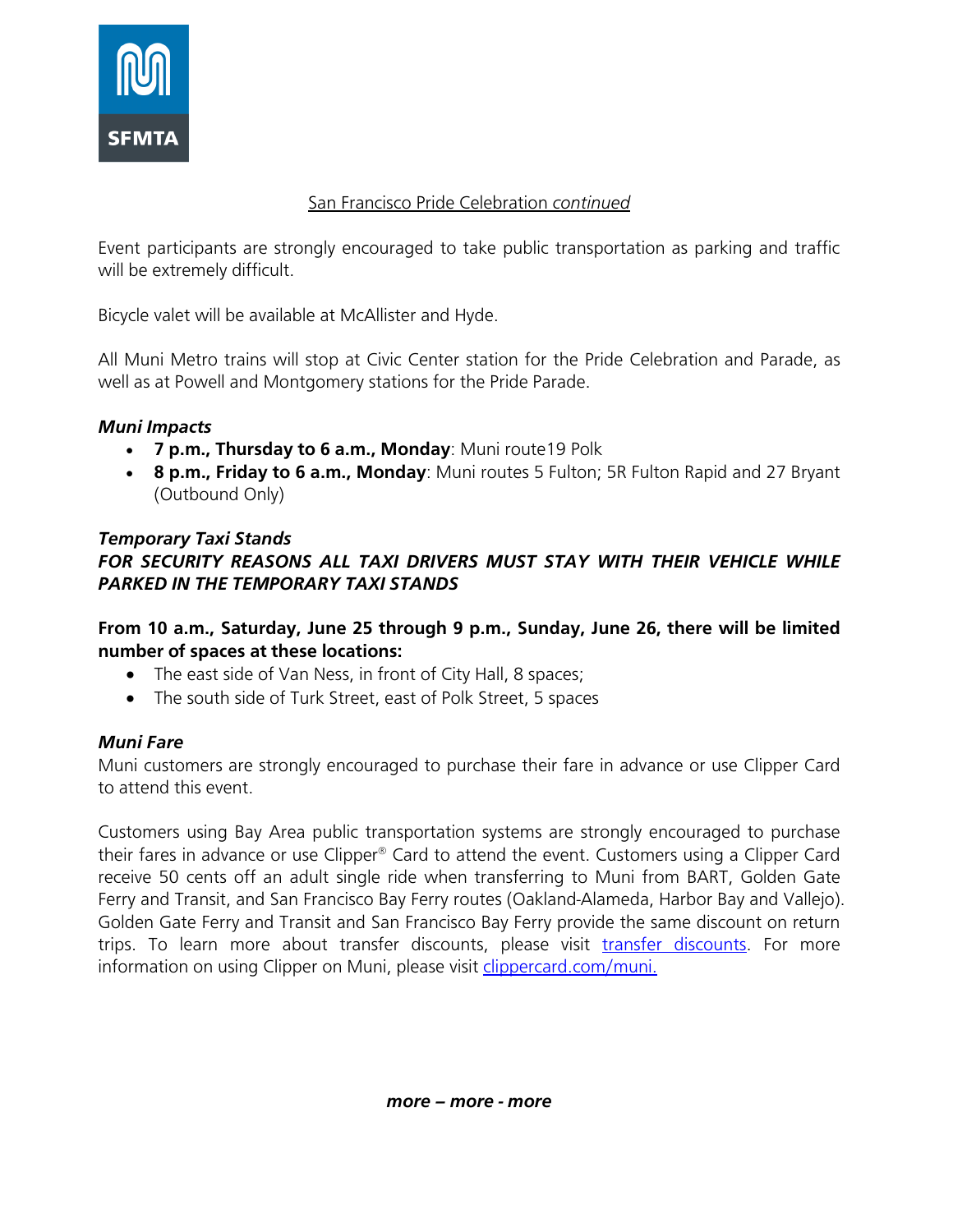

Muni customers may also use [MuniMobile,](https://www.sfmta.com/getting-around/transit/munimobile) an official SFMTA app, to save time by instantly buying tickets for Muni bus, rail, cable car, and paratransit services on their iPhone and Android devices. Tickets can be purchased through a credit/debit card or PayPal account for individual or multiple riders on one smartphone. Customers can buy tickets ahead of time and activate when they are ready to ride - with MuniMobile, your phone is your fare.

### *Single Ride Muni Fare*

A single ride fare on Muni is good for two hours of travel, whether it be on a single route or a trip with multiple transfers across buses and light rail. Customers who purchase their fares in advance using a Clipper® Card or to use the official SFMTA app, [MuniMobile,](https://www.sfmta.com/getting-around/transit/munimobile) can save 25 cents per trip. For more details visit [https://www.sfmta.com/getting-around/transit/fares](https://www.sfmta.com/getting-around/transit/fares-passes/single-rides-transfers)[passes/single-rides-transfers.](https://www.sfmta.com/getting-around/transit/fares-passes/single-rides-transfers)

## *Muni Ticket Sales*

Muni one-way and round-trip tickets will be sold on Sunday at the SFMTA Mobile Sales Van which will be located in close proximity of the Civic Center Station or at the Civic Center Plaza from Noon to 7 p.m. (This is pending assignment of a parking spot by the event organizer).

All Muni service will be provided at the regular fare:

- \$3 for adults (age 19-64)
- \$1.5 for seniors (ages 65 and older)
- \$1.5 for people with disabilities
- Youth, ages zero through 18 ride Muni for free.
- All single ride fares paid for by cash or Clipper Card will receive the regular two-hour transfer

**To expedite boarding on Muni vehicles and to receive single-ride discount, customers are encouraged to use their Clipper cards or to purchase ticket by using MuniMobile App. Proof-of-payment will be in effect on all Muni service.**

### *San Francisco Pride Parade*

**Sunday, June 26**: The annual San Francisco Pride Parade will begin at 10:30 a.m. from the lower Market Street formation area. The parade will commence at Market and Beale streets and proceed west on Market Street to Hyde and  $8<sup>th</sup>$  streets, where it will disband on  $8<sup>th</sup>$  Street.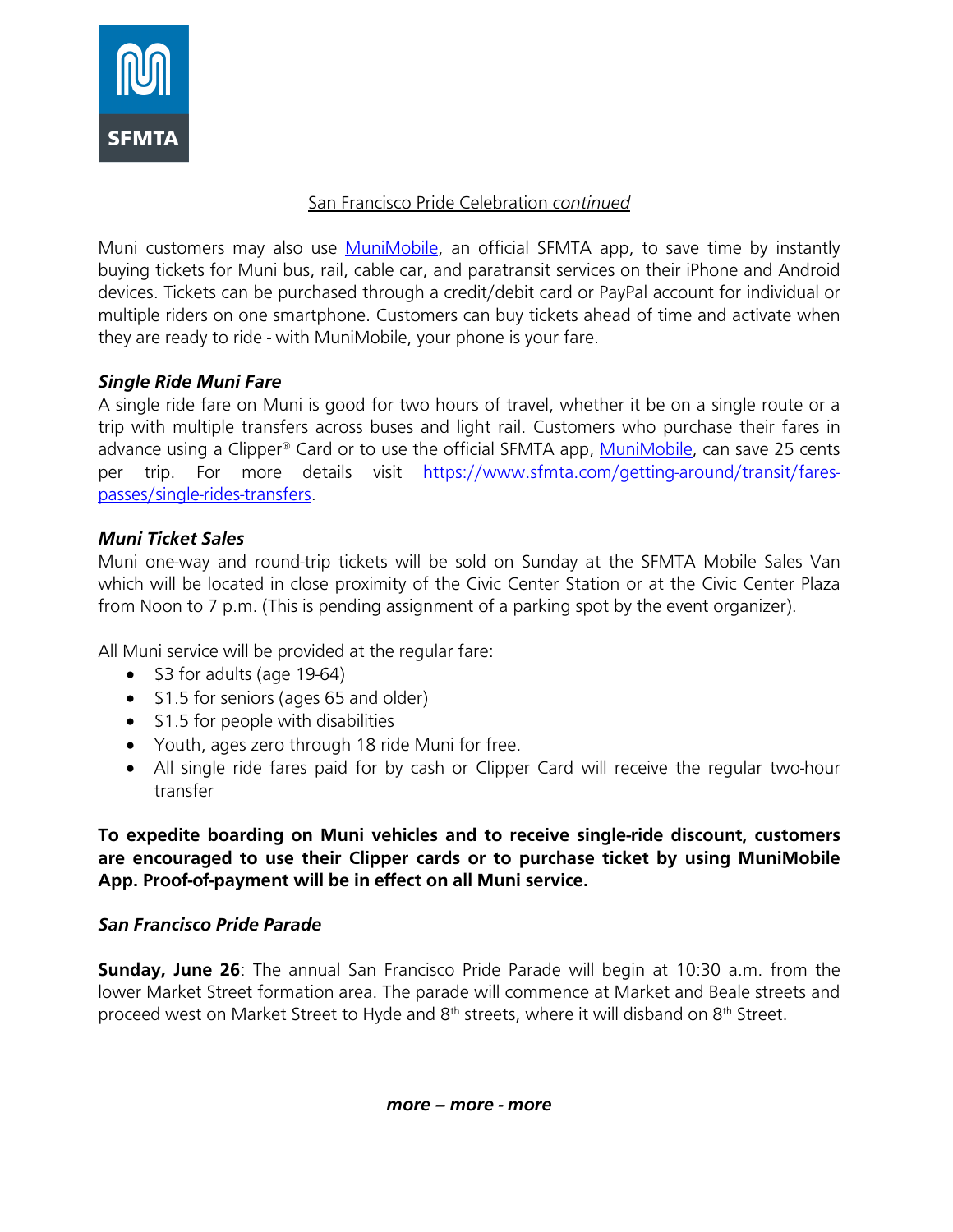

At 9 a.m. Market Street from Steuart Street to Van Ness Avenue will be closed for the parade. All intersections will be closed to cross traffic during the parade, which is scheduled to end at approximately 5 p.m. As each section of Market Street is cleaned by the San Francisco Public Works personnel, it will be reopened.

The following streets comprise the formation area will be closed beginning at 6 a.m. Traffic on cross streets will be allowed to continue, subject to delays, except when parade units are actually crossing the intersections:

- Beale Street from Market to Folsom streets
- Main Street from Market to Folsom streets
- Spear Street from Market to Folsom streets
- Steuart Street from Market to Folsom streets
- Market Street from Beale to Steuart streets

Muni lines that normally operate on Market Street will be rerouted to Mission Street.

Mission Street between The Embarcadero and Van Ness Avenue will be posted as "Tow Away/No Parking" and will be restricted to transit, taxis and bicycles only. Both Van Ness Avenue and The Embarcadero will be open for through traffic.

#### *Muni Impacts*

Service that normally travels on or crosses Market Street will be affected by the parade.

**From 5 a.m. to 8 p.m., Sunday,** the following routes will be affected: 5 Fulton; 5R Fulton Rapid; 7 Haight-Noriega; 8 Bayshore; 9 San Bruno; 12 Folsom Pacific; 14 Mission; 14R Mission Rapid; 15 Bayview Hunters Point Express; 19 Polk; 27 Bryant; 30 Stockton; 31 Balboa; 38 Geary; 38R Geary Rapid; 45 Union-Stockton; California Cable Car; Powell Mason Cable Car; Powell Hyde Cable Car; F Market & Wharves; K Ingleside Bus Weekend AM Shuttles; L Taraval Bus; N Judah Bus Weekend AM Shuttles; T Third Street Bus Weekend AM Shuttles.

Traffic is expected to be very congested in downtown San Francisco throughout the weekend. For Muni transit information, visit [www.sfmta.com.](http://www.sfmta.com/) For regional transit information, visit [www.511.org.](http://www.511.org/)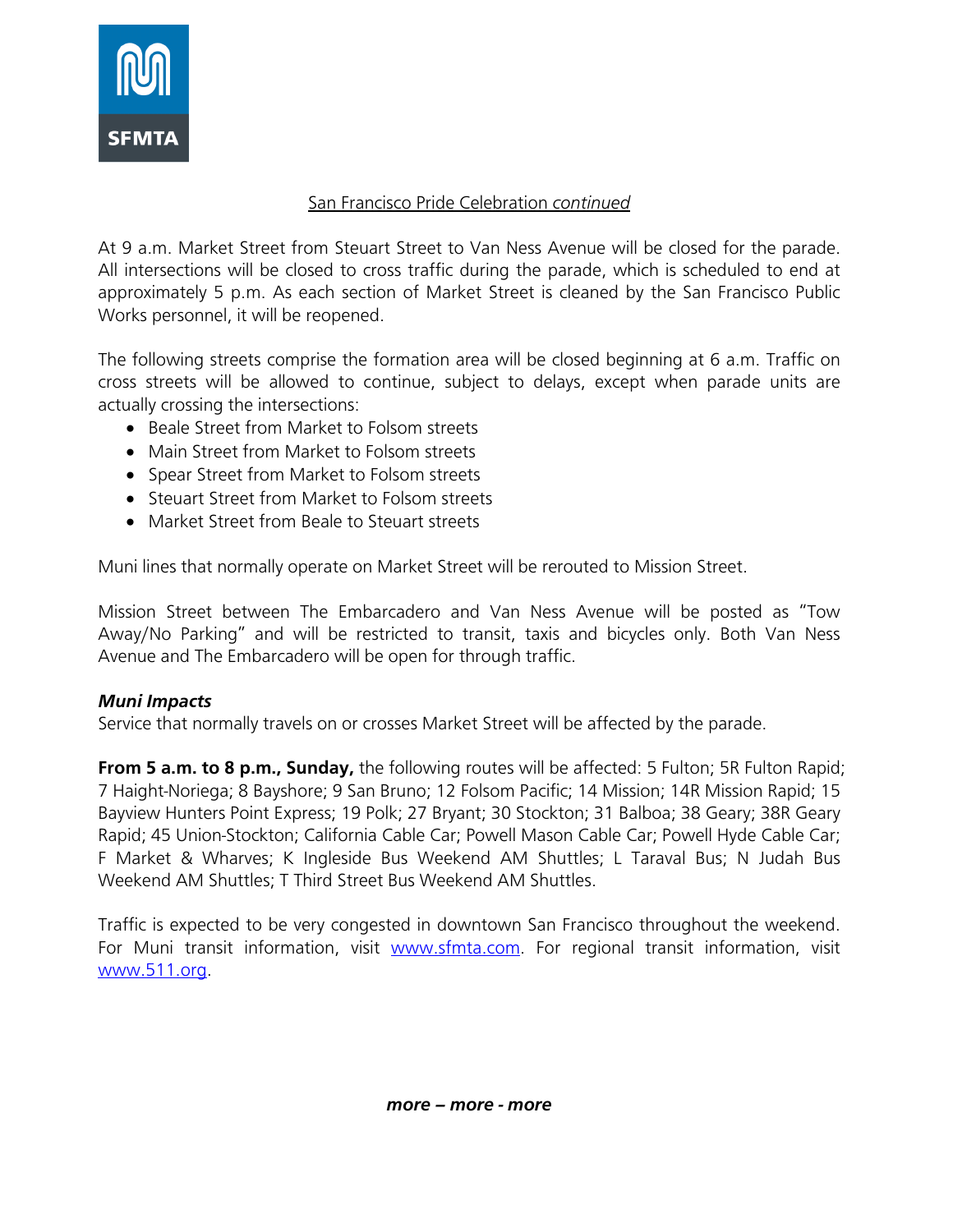

# **CONSTRUCTION WORK AND OTHER UPDATES**

# **NEW: Construction of Potrero HOPE SF Project**

As part of HOPE SF, a community development initiative that will provide more than 5,000 new or rebuilt units across four public housing sites, construction for the Potrero HOPE SF site has begun on extensive infrastructure improvements.

**Since Monday, June 13** Connecticut Street has been closed between 25<sup>th</sup> and 26<sup>th</sup> streets. The closure is 24/7 and construction is anticipated to last for two months.

To support the construction work, Muni will re-route the **19 Polk** bus route throughout the project duration.

## **UPDATE: Construction of Sunnydale HOPE SF Project**

As part of HOPE SF, a community development initiative that will provide more than 5,000 new or rebuilt units across four public housing sites, construction for the Sunnydale HOPE SF Phase 1A3 site has begun on extensive infrastructure improvements and includes the complete revitalization of the existing 50-acre Sunnydale-Velasco Housing Authority site.

**Since Tuesday, June 21** Sunnydale Avenue between Santos and Hahn streets has been closed continuously 24/7 for the duration of construction. Project completion is anticipated in Winter 2023.

To facilitate traffic throughout the duration of construction, there is a temporary roadway on Sunrise Way for traffic re-routes and temporary Muni bus stops are in place near and around the construction area.

To support the construction work, the SFMTA has re-routed the following Muni bus routes throughout the project duration: **8 Bayshore, 8BX Bayshore B Express, 9 San Bruno, 9R San Bruno Rapid, and 91 3rd Street/19th Avenue Owl**.

### **UPDATE: 16th Street Improvement Project**

As part of the Muni Forward Program and to improve reliability, speed and increase overall system effectiveness for the key 22 Fillmore route, the 16<sup>th</sup> Street Improvement Project is part of a larger network of proposed or planned improvements to the Muni system.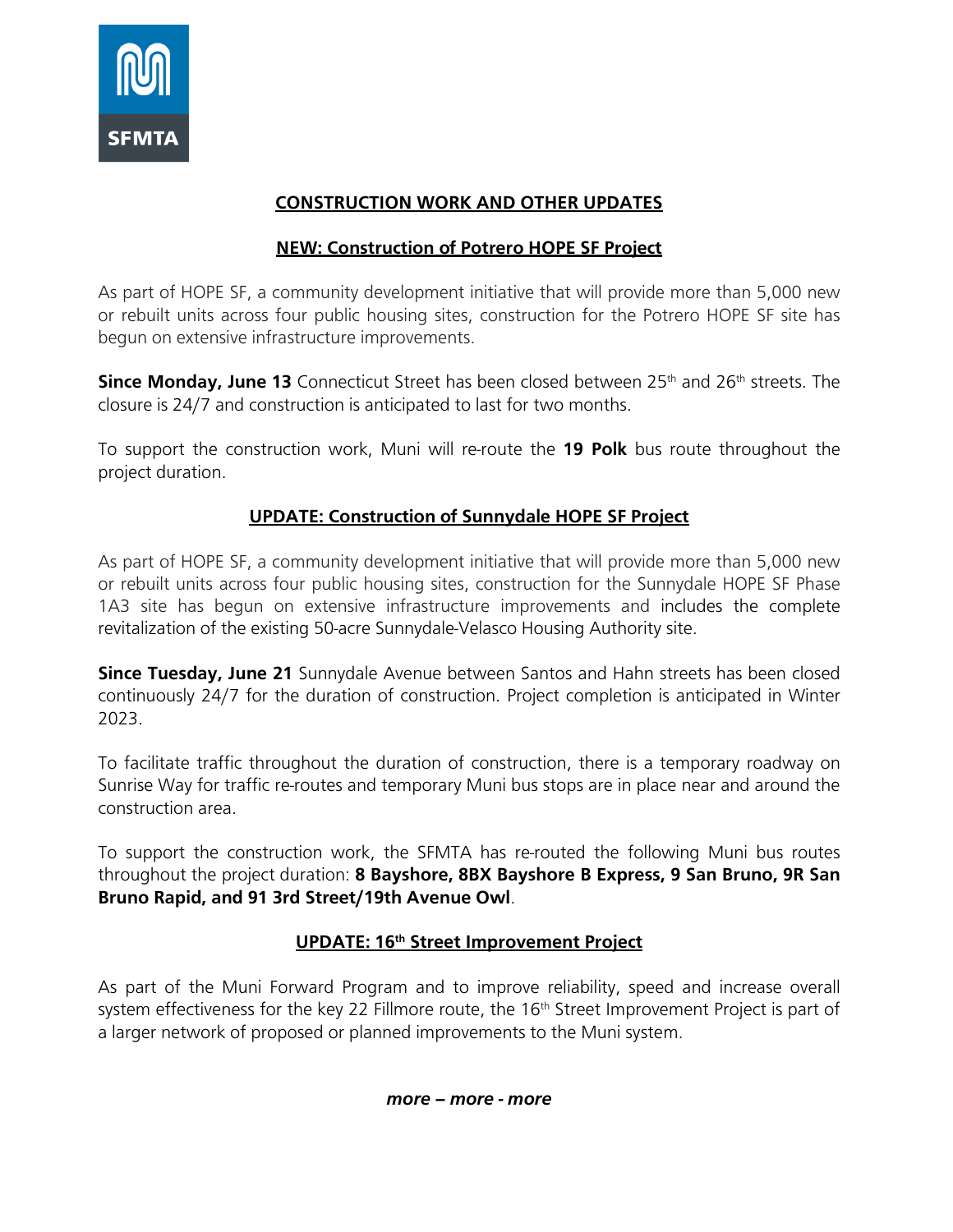

#### UPDATE: 16th Street Improvement Project *continued*

There is no active construction scheduled for this weekend.

For more project details and the latest construction updates, visit [www.sfmta.com/16thStreet.](https://www.sfmta.com/projects/16th-street-improvement-project-phase-2)

#### **UPDATE: Van Ness Improvement Project**

There is no active construction scheduled for this weekend. For more project details and the latest construction updates, visit [SFMTA.com/VanNess.](https://www.sfmta.com/projects/van-ness-improvement-project)

### **UPDATE: Muni's Service Network**

Muni continues to expand service and implement the [2022 Muni Service Network plan](https://www.sfmta.com/projects/2022-muni-service-network) as resources allow. For details on Muni's current routes and service, visit individual route webpages or the **Service [Changes](https://www.sfmta.com/blog/late-night-metro-and-more-j-church-service-starts-october-2-2021)** webpage.

**Saturday, July 9**: In response to public feedback and changing travel patterns, the SFMTA is restoring and extending more bus routes as part of the [2022 Muni Service Network plan.](https://www.sfmta.com/projects/2022-muni-service-network) For full details visit [SFMTA.com/ServiceChanges.](http://sfmta.com/servicechanges)

#### *Current Muni Service:*

*The following Muni routes run from 5 a.m. to midnight daily***:** 1 California, 5 Fulton, 8 Bayshore, 9 San Bruno, 14 Mission, 22 Fillmore, 24 Divisadero, 25 Treasure Island, 28 19<sup>th</sup> Avenue, 29 Sunset, 30 Stockton, 38 Geary, 43 Masonic, 44 O'Shaughnessy, 48 Quintara/24th Street and 49 Van Ness.

#### **Metro service runs until midnight daily.**

**Until further notice, Muni buses will continue to serve the L Taraval Metro line.**

**Routes in Service: F Market & Wharves (Fisherman's Wharf and Castro & Market streets); J Church (Balboa Park to Embarcadero); KT Ingleside-Third; M Ocean View; N Judah (Ocean Beach to 4th and King streets); L Taraval Bus (all buses) (SF Zoo to Embarcadero); 1 California; 5 Fulton; 5R Fulton Rapid; 7 Noriega; 8 Bayshore (rerouted to Stockton); 8AX Bayshore A Express; 8BX Bayshore B Express; 9 San Bruno, 9R San Bruno Rapid (weekday only); 12 Folsom/Pacific (Financial District to Rincon Hill), 14 Mission; 14R Mission Rapid; 15 Bayview-Hunters Point Express; 18 46th Avenue; 19 Polk; 22 Fillmore; 23 Monterey (modified route); 24 Divisadero; 25 Treasure Island;**

*more – more - more*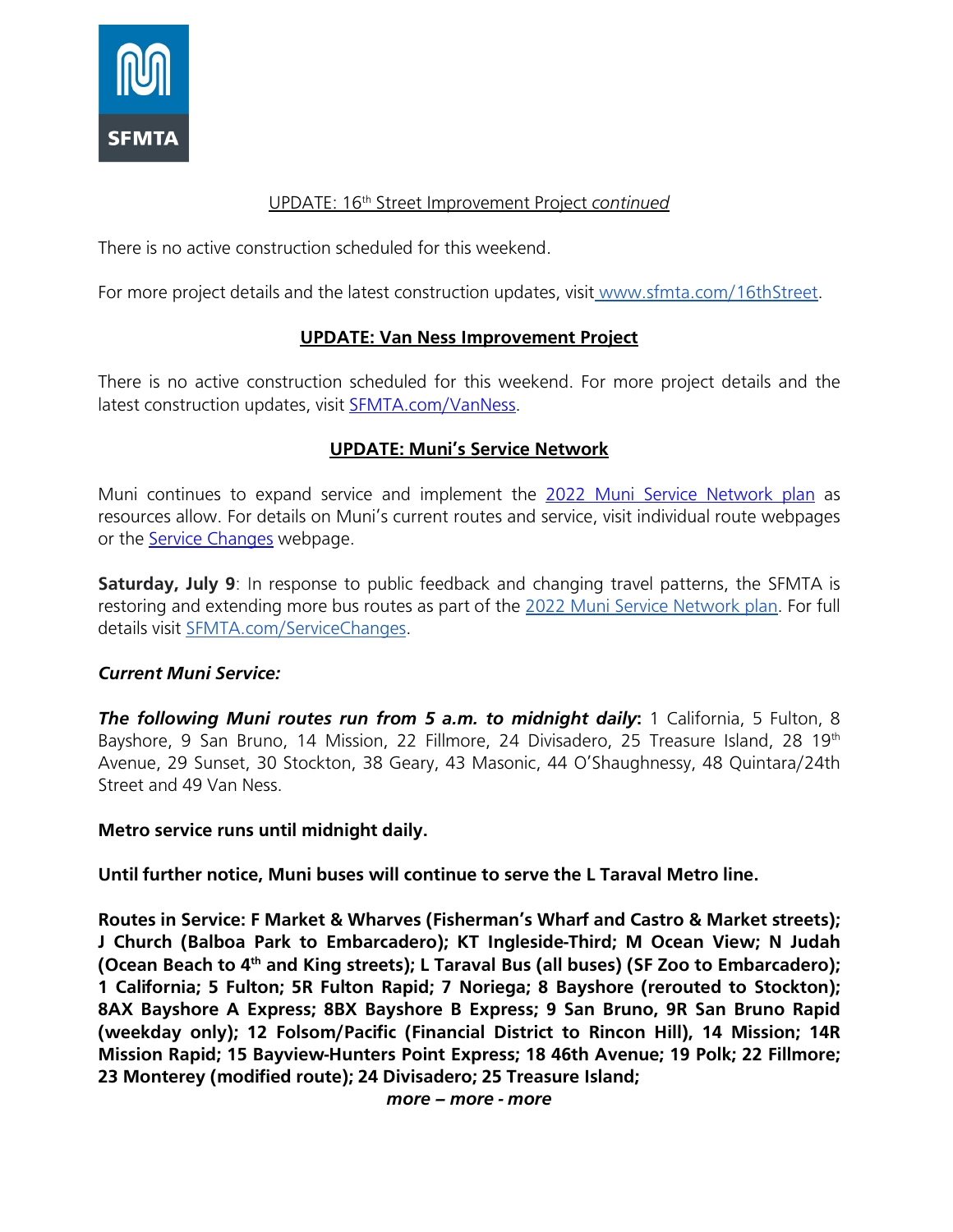

#### UPDATE: Muni's Service Network *continued*

**27 Bryant (modified route); 28 19th Avenue; 29 Sunset; 30 Stockton; 31 Balboa; 33 Ashbury-18th Street;35 Eureka; 36 Teresita; 37 Corbett (Twin Peaks and Van Ness & Market Street); 38 Geary; 38R Geary Rapid; 39 Coit; 43 Masonic (Geary Boulevard to Crocker Amazon); 44 O'Shaughnessy; 45 Union-Stockton; 48 Quintara/24th Street (modified route); 49 Van Ness/Mission (extended from North Point to Powell and Beach); 52 Excelsior (modified route); 54 Felton (Daly City BART to Hunters Point); 55 Dogpatch; 56 Rutland (extended to provide connection to Burton High School); 57 Parkmerced (modified route); 58 Lake Merced (NEW); 66 Quintara (modified route) and 67 Bernal Heights**.

**Daily Owl Service: Starts at midnight, except for the L Owl which begins service at 10 p.m.**

**24-Hours Daily Special Owl Service: L Owl; N Owl; 5 Fulton; 14 Mission; 22 Fillmore; 24 Divisadero; 25 Treasure Island; 38 Geary; 44 O'Shaughnessy; 48 Quintara/24th Street; 90 San Bruno Owl; 91 3rd Street/19th Avenue Owl.**

## **UPDATE: SFMTA's Revenue Service at Mobile Sales Vans**

The Revenue Collection and Sales Group will deploy the Mobile Sales Van during the monthly LifeLine sales period at some locations in the city. This program will help customers to save a trip traveling downtown or to Civic Center to purchase monthly Lifeline stickers. **The Mobile Sales Van will be at the following locations and schedules listed below:**

- **At Alemany Farmers Market on Saturday, June 25, from 9 a.m. to 1 p.m.**
- **At Bayview Opera House (east side of 3rd Street) on Friday, July 1, from 10 a.m. to 2 p.m.**

Staff assigned to work on Mobile Sales Vans will provide the following services:

- Discount fare and parking fine program applications
- Lifeline applications
- Payment/Community Service Plan applications
- Free Muni for People with Disabilities/Seniors) applications

Customers can return completed applications for these services to staff who work on the Mobile Sales Van.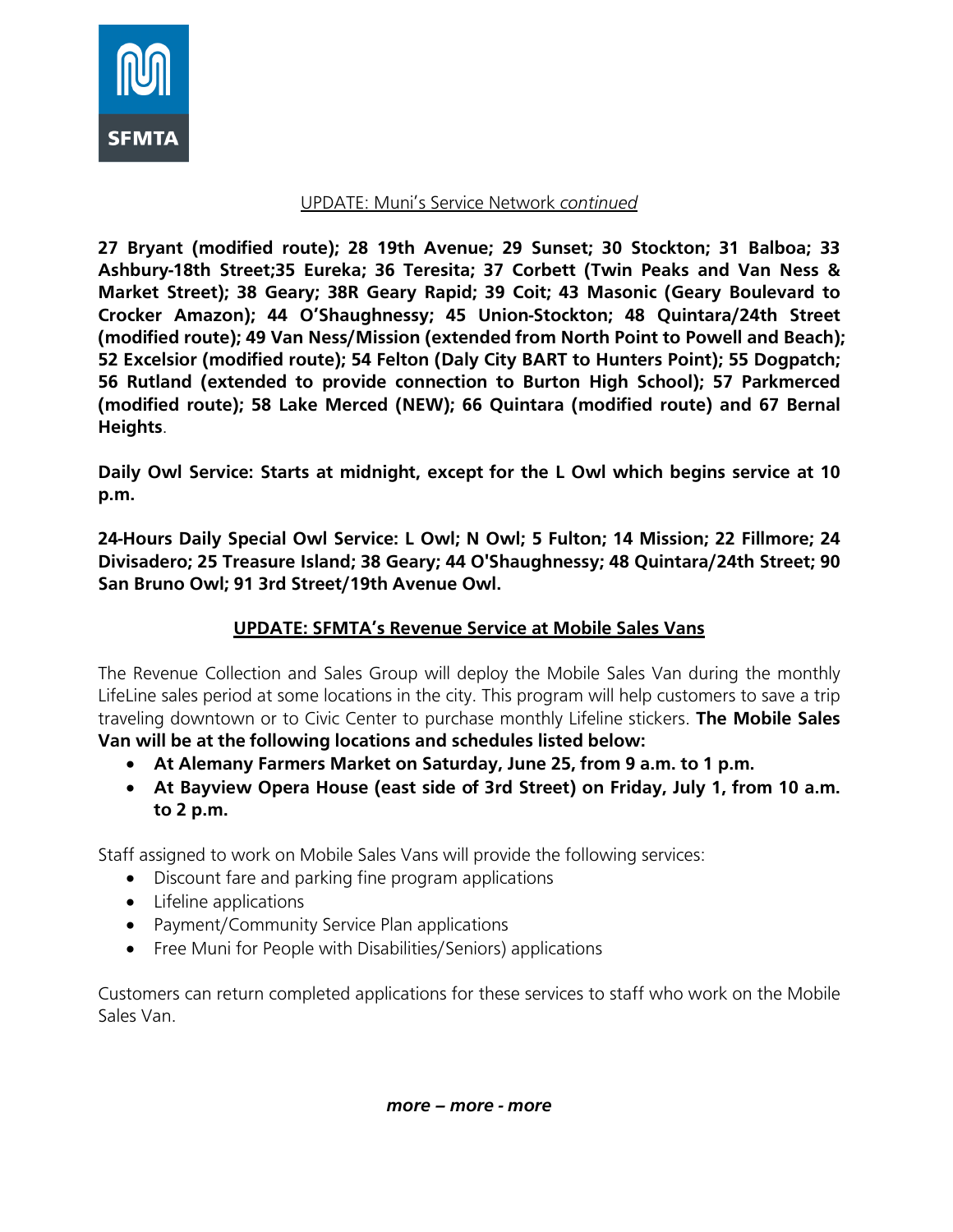

### UPDATE: SFMTA's Revenue Service at Mobile Sales Vans *continued*

The Mobile Sales Van will also accept payment for or purchases of the following items:

- Parking/Transit Citation Payments (customers must present a ticket or letter listing the citation number)
- Monthly Lifeline stickers (for the month of March 2022)
- Pre-loaded Clipper Cards (\$11 value for \$10)
- Parking Meter Cards (\$25/\$50)
- \$5 Day Passes (valid on all Muni vehicles, except Cable Car)

Customers can pay with cash, credit/debit card or commuter check.

## **ONGOING**

## **ONGOING: L Taraval Improvement Project—Segment B**

The L Taraval Improvement project continues construction along Segment B replacing and repairing the infrastructure along the L Taraval line between Sunset Boulevard and 15<sup>th</sup> Avenue, and on Ulloa Street near West Portal.

The rail tracks west of the intersection of Ulloa and Madrone streets have been taken offline to complete construction. Work needs to be performed during construction to facilitate the reconstruction of the water and sewer mains as well as replace the tracks and overhead lines. The L Bus will continue to provide service between Embarcadero and the SF Zoo.

The upgraded sewer and water lines, permanent boarding islands and increased accessibility will make riding safer and more reliable.

The current construction phase is focused on replacing water and sewer lines. Construction is scheduled to take place from 8 a.m. to 5 p.m., Monday through Friday. **Night work is planned from Monday, July 18 through Friday, August 12 to disconnect the overhead contact system (OCS). Work hours are from 10 p.m. and 5 a.m. the next morning.**

For additional project details, visit [SFMTA.com/LTaraval Project.](https://www.sfmta.com/projects/l-taraval-improvement-project) For project updates of work for the upcoming weeks of June 13 through June 25, visit www.sfmta.com/L-Taraval Improvement [Project.](https://www.sfmta.com/project-updates/l-taraval-improvement-project-seg-b-project-update-and-forecast-june-13-2022-june-25)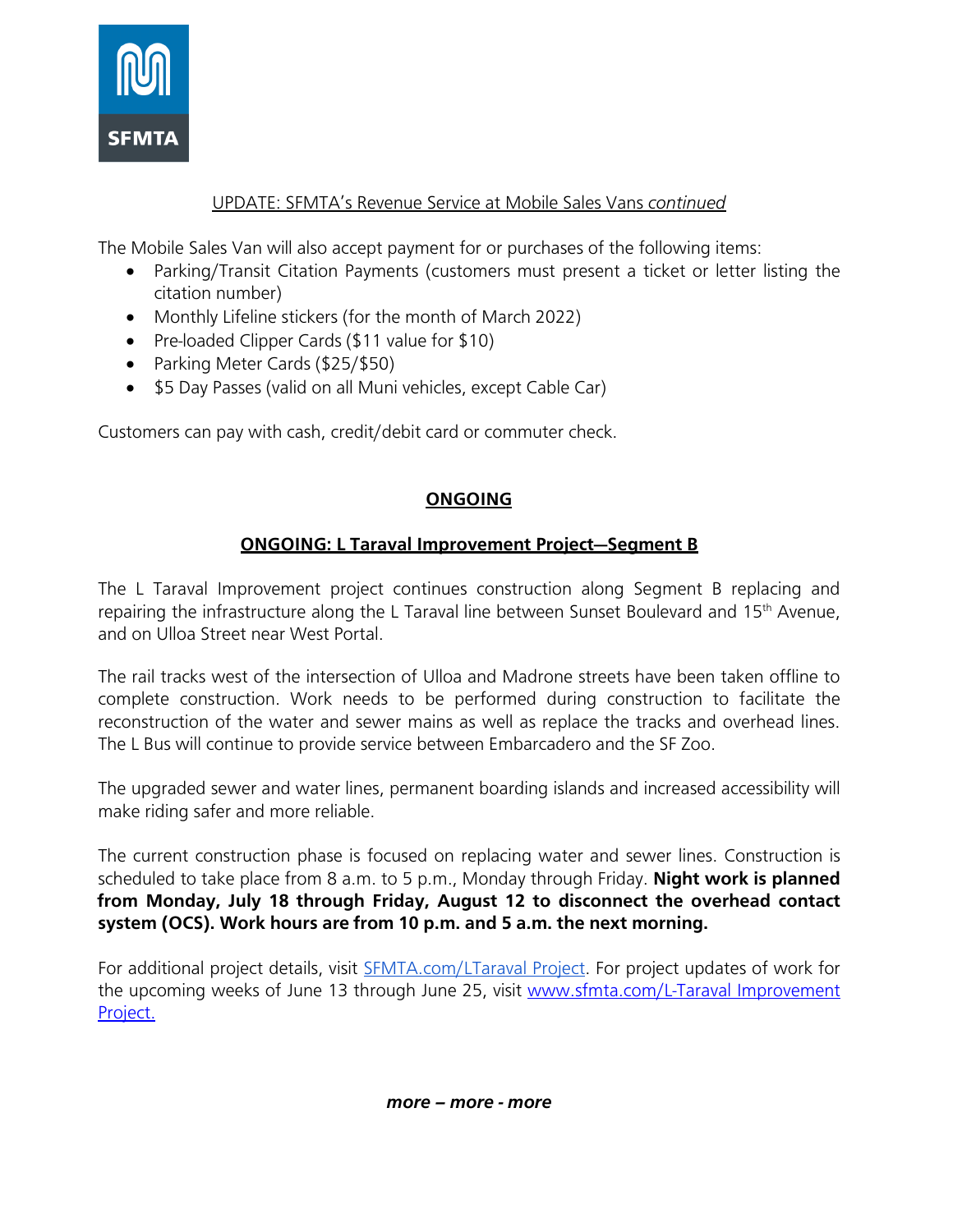

## **ONGOING: Castro Westbound Platform Elevator Closed for Upgrades**

The rehabilitation on the westbound platform elevator at Muni Castro Station has begun and will continue for about six months. During this time, the elevator will be closed for upgrades.

The SFMTA is committed to continuously improving safety and reliability for all Muni customers even during the COVID-19 pandemic. The Castro elevator is the eighth of 12 being rehabilitated systemwide as part of the [Muni Elevator Improvement Project.](https://www.sfmta.com/projects/muni-elevators-modernization) The project will greatly improve accessibility and convenience, especially for wheelchair users, seniors, and others with disabilities who benefit from elevator access.

For information on alternative Castro elevator service, visit [SFMTA.com/Elevator.](https://www.sfmta.com/projects/muni-elevators-modernization)

## **ONGOING: 19th Avenue (CA Route 1) Combined City Project**

### **San Francisco Public Works is leading a multi-agency project to replace aging infrastructure and improve safety along 19th Avenue between Holloway Avenue and Lincoln Way.**

Construction work for the first segment of this project along 19th Avenue between Lincoln Way and Noriega Street has begun.

As part of the [19th Avenue](https://www.sfpublicworks.org/19th-Avenue) Combined City Project, the SFMTA will implement transit priority and safety improvements for people walking along the route of the 28 19th Avenue. The improvements will make it safer to walk, remove stops to make transit service more reliable, and enhance customers' experiences—on and off the bus.

To improve safety along 19th Avenue, the SFMTA will: **1)** install pedestrian bulbs at 19 intersections and transit bulbs at 13 intersections; **2)** modify traffic and pedestrian signals to give people who walk more time to cross the street; and **3)** extend the bus zone at one intersection. Installing transit bulbs allow Muni vehicles to stop for passengers without having to pull out of traffic, and pedestrian bulbs increase the visibility at intersections of people who walk.

As part of the project, seven Muni stops were removed on 19th Avenue between Irving Street and Ocean Avenue last October. **The following Muni routes have been affected with the stop removal:**

- **28 19th Avenue**
- **91 3rd Street/19th Avenue Owl**